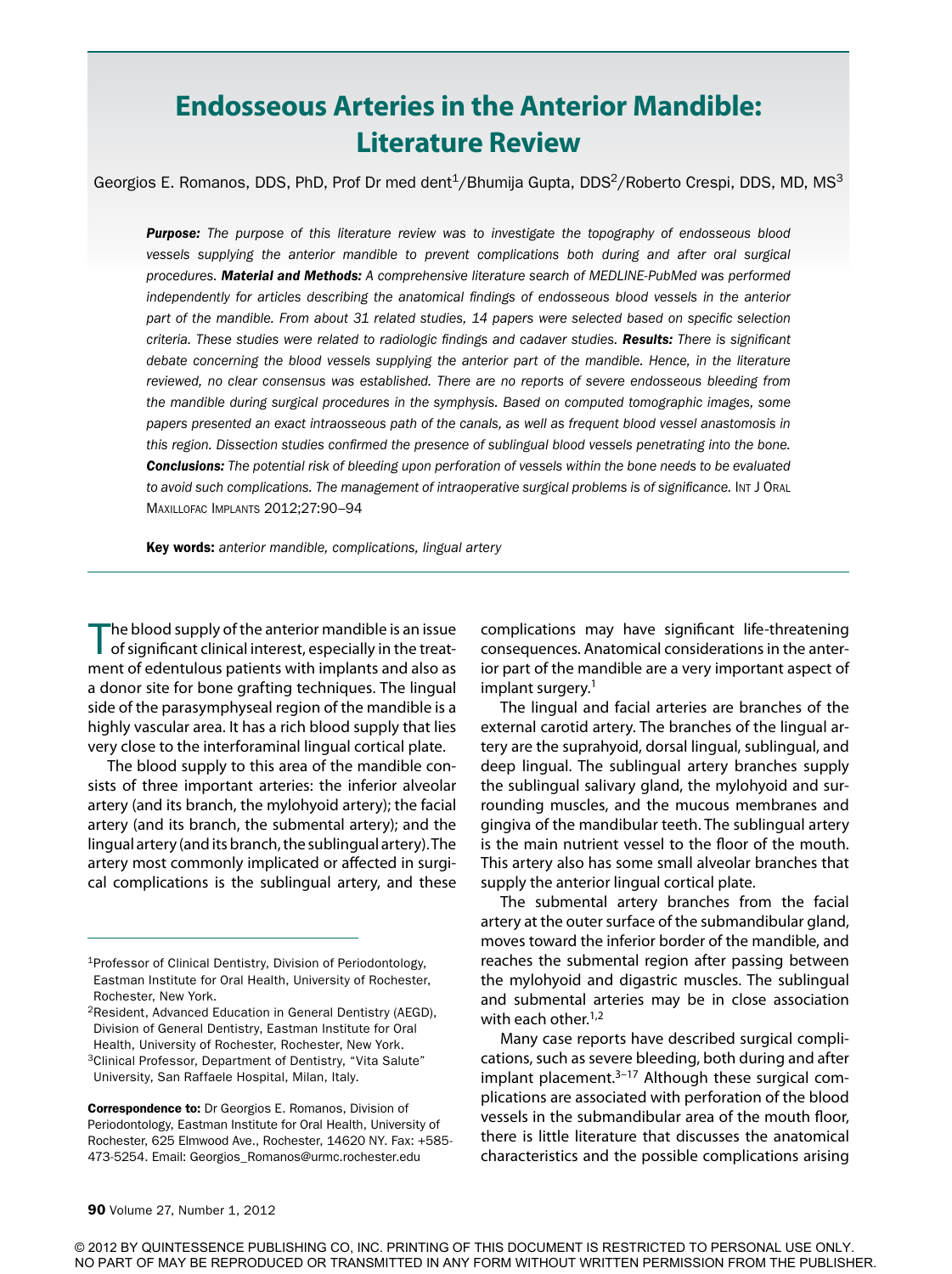| <b>Blood Vessel Distribution in the Anterior Mandible Based on Cadaver Studies</b><br>Table 1 |      |                                                                                                                                                 |  |
|-----------------------------------------------------------------------------------------------|------|-------------------------------------------------------------------------------------------------------------------------------------------------|--|
| <b>Author</b>                                                                                 | Year | <b>Finding</b>                                                                                                                                  |  |
| Ennis <sup>30</sup>                                                                           | 1937 | Inferior alveolar artery passed through the lingual foramen for anastomosis with the<br>lingual artery                                          |  |
| Suzuki and Sakai <sup>25</sup>                                                                | 1957 | Sublingual artery                                                                                                                               |  |
| McDonnell et $al21$                                                                           | 1993 | Sublingual artery                                                                                                                               |  |
| Bavitz et al <sup>29</sup>                                                                    | 1994 | Submental artery was most often responsible for blood supply; in 53% of cases the<br>sublingual artery was small, missing, and/or insignificant |  |
| Hofschneider et al <sup>23</sup>                                                              | 1999 | Sublingual artery                                                                                                                               |  |
| Mardinger et al $31$                                                                          | 2007 | Sublingual artery                                                                                                                               |  |
| Loukas et al <sup>20</sup>                                                                    | 2008 | Sublingual artery                                                                                                                               |  |
| Vandewalle et al <sup>26</sup>                                                                | 2006 | Sublingual artery and sublingual nerve                                                                                                          |  |
| Liang et al <sup>27</sup>                                                                     | 2005 | Lingual nerve and artery based on magnetic resonance imaging of 10 mandibles<br>(8 examined histologically)                                     |  |
| Przystańska and Bruska <sup>32</sup>                                                          | 2010 | Sublingual artery                                                                                                                               |  |

from the presence of an endosseal blood vessel perforation during oral surgical procedures in this area.<sup>18,19</sup> Kalpidis and Setayesh<sup>2</sup> reviewed case reports of hemorrhage associated with the anterior mandible and recommended that insertion of unnecessarily long implants in the canine region should be avoided.

Therefore, the aim of this study was to analyze the literature presenting the anatomical characteristics associated with the presence of large blood vessels within the bony structure of the symphysis.

## Materials and Methods

The present literature review sought to investigate the literature regarding the topography of endosseous blood vessels supplying the anterior mandible to prevent complications, both during and after oral surgical procedures.

#### Search Protocol (Data Source and Search Strategy)

The databases of the US National Library of Medicine, Bethesda, Maryland, (MEDLINE-PubMed) were used to search for appropriate articles addressing the issue at hand. The databases were searched from 1937 up to and including November 2010. In addition, reference lists including related books of original and review articles were also searched. The literature included in this review was published only in English. The search strategy used combined the key words *dental implants*, *complications*, *lingual artery*, *lingual foramina*, *bleeding*, and *anterior mandible*. The various techniques evaluated were radiographic examination, cadaver studies, and imaging studies such as computed tomography (CT) scans, limited cone beam CT (CBCT), magnetic resonance imaging, and ultrasound.

#### Eligibility Criteria

The following eligibility criteria were imposed. Studies needed to be experimental (animals and laboratory) or human (clinical). The studies identified the blood supply of the anterior mandible by anatomical, histologic, Doppler, or radiographic examinations. Case reports were not included. A reference list of potentially relevant research articles was used. Only articles published in the English language were included. Titles and abstracts of articles obtained using the aforementioned search strategy were screened by two of the authors (GER and BG) and examined for agreement on possible inclusion. The full texts of the articles deemed to be relevant according to title and abstract were read and evaluated independently against the stated eligibility criteria. Letters to the editor and unpublished articles were excluded. Any disagreements between the authors were resolved via discussion. Abstracts of all articles identified by the search were reviewed, and full texts were retrieved for the articles that fulfilled the eligibility criteria. Hand searching was not carried out.

#### **RESULTS**

The initial search strategy revealed 31 studies that were potentially eligible for inclusion. Based on the eligibility criteria, 14 studies were finally included in the review.<sup>18,20-32</sup> The 17 studies that did not satisfy the search criteria were excluded. The 14 included studies were subdivided into cadaver studies and radiographic or imaging studies. The findings are illustrated in Tables 1 and 2, respectively. Different papers reported that the sublingual artery is the main supply for the anterior mandible. Some articles reported a significant presence of the submental artery. A clear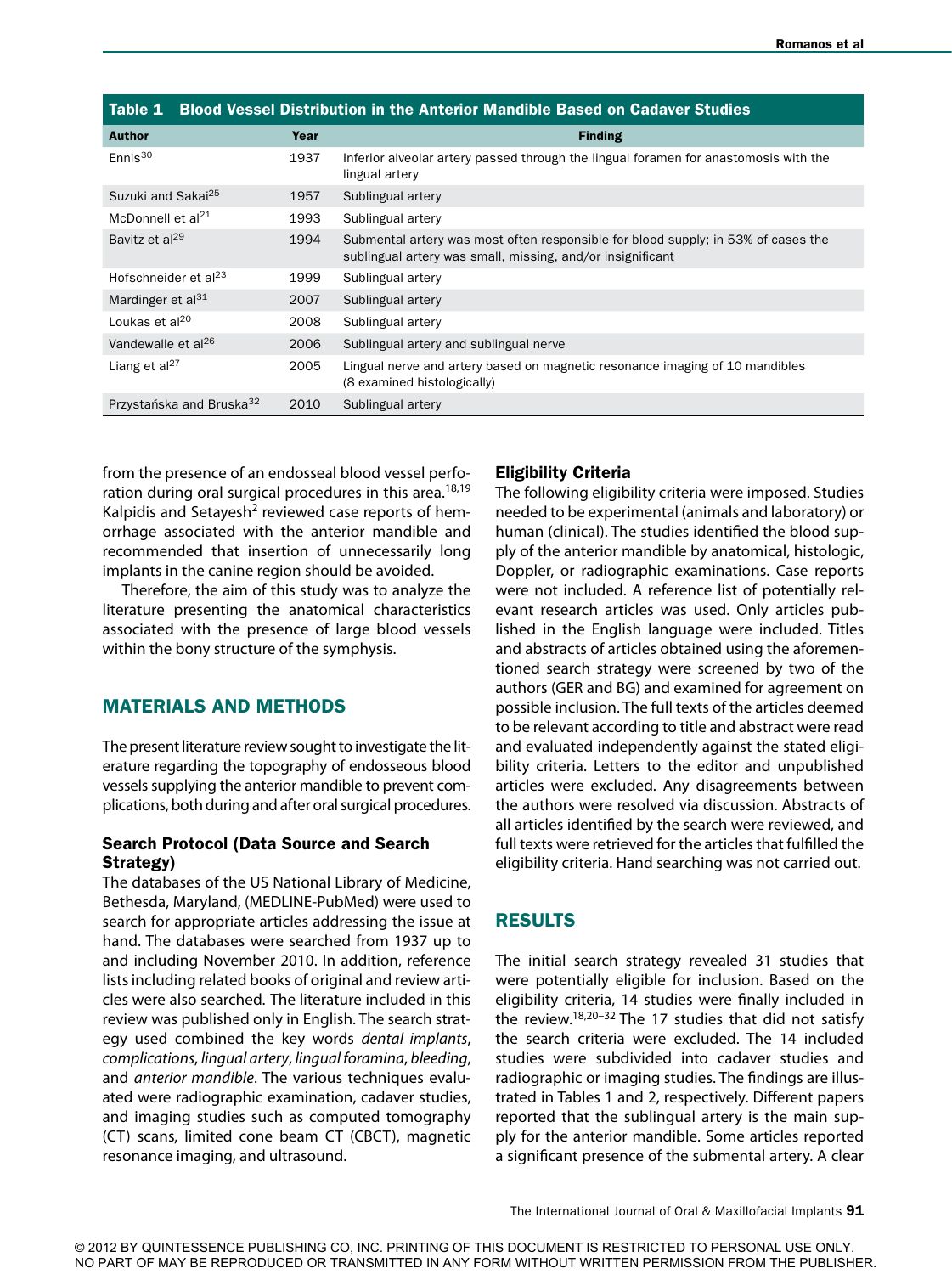|                                                    |              | Table 2 Blood Vessel Distribution in the Anterior Mandible Based on Radiographic and Imaging Studies |
|----------------------------------------------------|--------------|------------------------------------------------------------------------------------------------------|
| <b>Author</b>                                      | Year         | <b>Findings</b>                                                                                      |
| Lustig et $al22$                                   | 2003         | Sublingual artery as the main artery (Doppler)                                                       |
| Tepper et al <sup>24</sup>                         | 2001         | Sublingual artery                                                                                    |
| Liang et al <sup>27</sup>                          | 2005         | Reported lingual artery and lingual foramina                                                         |
| Kawai et al <sup>28</sup><br>Longoni et al $^{34}$ | 2007<br>2007 | Sublingual artery<br>Sublingual artery                                                               |
|                                                    |              |                                                                                                      |
| Tagaya et al <sup>18</sup>                         | 2009         | Submental artery                                                                                     |



Fig 1 (Left) CT scan demonstrating the distribution of blood vessels in the symphysis.

Fig 2 *(Right)* Characteristic distribution of an endosseous artery in the anterior mandible; the artery penetrates the mandibular body from the lingual aspect.

anastomosis of the sublingual with the submental artery is shown in Fig 1, and a characteristic distribution of the endosseous arteries in the symphysis is shown in Fig 2. Risks of life-threatening hemorrhage have also been reported.1–8,12–17

#### **DISCUSSION**

The canine region has been the most frequently implicated site for life-threatening bleeding and airway obstruction among the reports in the literature. $7,11,16$ However, information about intraosseous bleeding without perforation of the lingual cortical plate is not adequately presented in the literature; it is likely that only the life-threatening incidences of bleeding in conjunction with implant placement have been reported. Most of these reports state that drilling of about 15 mm and perforation of the lingual cortical plate caused the emergent situation. According to Loukas et al<sup>20</sup> and Rosano et al, $33$  a depth of 15 mm is consistent with penetration of the perforating arterial branches. Sublingual arteries enter through the lingual canals at an average height of 10.3 mm from the crest of the ridge. Other authors have shown an anastomosis of the sublingual artery and the alveolar artery after penetration into the lingual cortical plate. $3,33$ 

The exact names and origins of the arteries are not as significant as an understanding of the complications related to perforation of the arteries. Some papers attribute this arterial supply to branches of the lingual artery, while others consider these branches of the facial artery. However, the fact that both parent arteries are branches of the external carotid artery is the most clinically significant. In a Doppler study, Lustig et al $^{22}$  clearly established that the blood flow is directed to the bone and has an arterial origin. The diameter of the vessel was 0.18 to 1.8 mm and the blood flow was about 0.7 to 3.7 mL/min. This may lead to significant consequences in dental settings during surgical procedures, such as minor oral surgery, bone harvesting techniques, and/or implant placement.

Many studies have looked at perforation of the lingual vascular canals; most have found at least one lingual canal and some have found up to five canals.<sup>22–24,34</sup> The course of the lingual canals in the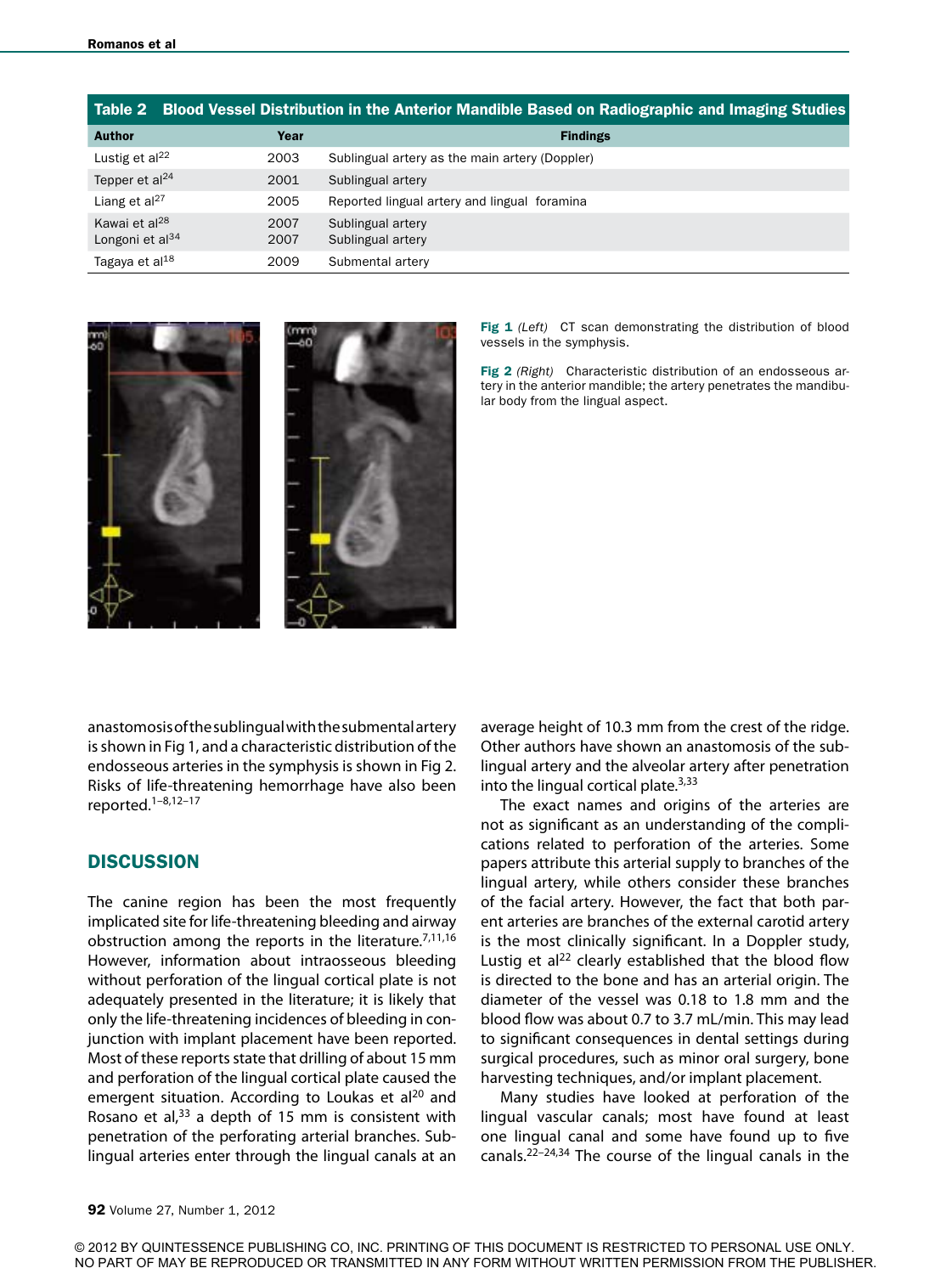midline was described as advancing in a buccolingual direction, although there was difficulty visualizing the bone canals on a radiographic survey. $21$ McDonnell et  $al^{21}$  also emphasized that the lingual canal has an inclined path in relation to the lingual surface of the mandible, possibly affecting its visibility on radiographs. Hofschneider et al $^{23}$  were the first to detect these bone canals on CT scans. Tepper et  $al^{24}$ described the intraosseous course of the lateral canals as moving in a ventral direction, while the canals in the midline coursed in a buccolingual direction. In a CT study, Tagaya et al $18$  described the intraosseous paths of the canals from the foramina and the directions of the canals. Their courses could be observed on CT images in three distinct directions: above the mental spine, at the level of the mental spine, and below the mental spine. A recent CBCT study found a higher incidence (83.5%) of the incisive canal and the lingual foramen in the anterior region of the mandible.<sup>36</sup> The bone canals are extremely important anatomical structures that require extensive evaluation, especially prior to the placement of endosseous dental implants in the interforaminal region. The topography of the blood vessels in the anterior mandible must be assessed accurately prior to surgery to prevent profuse and lifethreatening bleeding.

The presence of the midline and lateral lingual foramina has also been discussed in the literature. A frequency of 85% to 99% for the midline foramen has been reported.<sup>21,24-27</sup> Further studies by Lustig et al<sup>22</sup> and McDonnell et al $^{21}$  demonstrated poor visualization of the lingual foramen on periapical radiographs in comparison to its actual presence using CBCT studies. Katakami et al<sup>19</sup> reported a significant incidence of the midline lingual foramen; up to four midline lingual foramina were found. According to Kawai et al,<sup>28</sup> 66 of 68 dry mandibles examined with CT scans showed at least one foramen superior to the mental spine.

In a CT study, Tepper et al<sup>24</sup> observed the lateral lingual foramen in about 37 of 70 cases (approx. 50%). Early studies performed by Suzuki and Sakai<sup>25</sup> showed a frequency of 76% for the lateral lingual foramen and an average distance from the inferior margin of the mandible of 5 mm. This again explains the importance of using three-dimensional imaging techniques to provide a more accurate understanding of each patient's unique anatomy prior to surgery.

The clinician needs to be aware of the possible outcomes should endosseous bleeding occur intraoperatively and/or postoperatively. Endosseous bleeding during implant placement may disturb the woundhealing processes, leading to proliferation of the endothelial cells of the blood vessels around the implant surface and possibly compromising integration of the implant.

Detailed diagnostics of the bone morphology, including the shape and inclination of the alveolar ridge as well as osseous undercuts of the mandibular body, are crucial before surgery in the mandibular symphysis. Today, cone beam technology allows additional analysis of the possible presence of endosseous blood vessels. This technique may be used routinely to significantly reduce the radiation dose received by the patient.<sup>37</sup>

In light of the aforementioned facts, intraosseous bleeding is a fairly likely possibility, even if the lingual cortical plate is not perforated, especially in patients with advanced atrophy in the anterior mandible. Worldwide, a large number of implants are being placed every year in the symphysis region, increasing the quality of life for edentulous patients. A sound preoperative diagnostic evaluative technique is frequently not used, despite the many reports of life-threatening bleeding. The dental CT scan provides valuable information about the important anatomical aspects of the anterior mandible. This may help specialists and general practitioners plan this kind of surgical procedure and prevent intraoperative or postoperative complications. The development of cone beam technology makes it possible to analyze the anatomical limitations of the anterior mandible more precisely while significantly reducing radiation risks for the patient.

### Acknowledgment

The authors would like to thank Michael Yunker, DDS, for his help in the preparation of the manuscript.

#### **REFERENCES**

- 1. Flanagan D. Important arterial supply of the mandible, control of an arterial hemorrhage, and report of a hemorrhagic incident. J Oral Implantol 2003;29:165–173.
- 2. Kalpidis C, Setayesh RM. Hemorrhaging associated with endosseous implant placement in the anterior mandible: A review of the literature. J Periodontol 2004;75:631–645.
- 3. Krenkel C, Holzner K. Lingual bone perforation as causal factor in threatening hemorrhage of the mouth floor due to a single tooth implant in the canine region. Quintessence Int 1986;37:1003–1008.
- 4. Laboda G. Life-threatening hemorrhage after placement of an endosseous implant: Report of case. J Am Dent Assoc 1990;121:599–600.
- 5. Mason ME, Triplett RG, Alfonso W F. Life threatening hemorrhage from placement of a dental implant. J Oral Maxillofac Surg 1990;48: 201–204.
- 6. ten Bruggenkate CM, Krekeler G, Kraaijenhagen HA, Foitzik C, Oosterbeek HS. Hemorrhage of the floor of the mouth resulting from lingual perforation during implant placement: A clinical report. Intl J Oral Maxillofac Implants 1993;8:329–333.
- 7. Darriba MA, Mendonca-Caridad JJ. Profuse bleeding and lifethreatening airway obstruction after placement of mandibular dental implants. J Oral Maxillofac Surg 1997;55:1328–1330.
- 8. Mordenfeld A, Andersson L, Bergstorm B. Hemorrhage in the floor of the mouth during implant placement in the edentulous mandible: A case report. Int J Oral Maxillofac Implants 1997;12:558–561.

The International Journal of Oral & Maxillofacial Implants 93